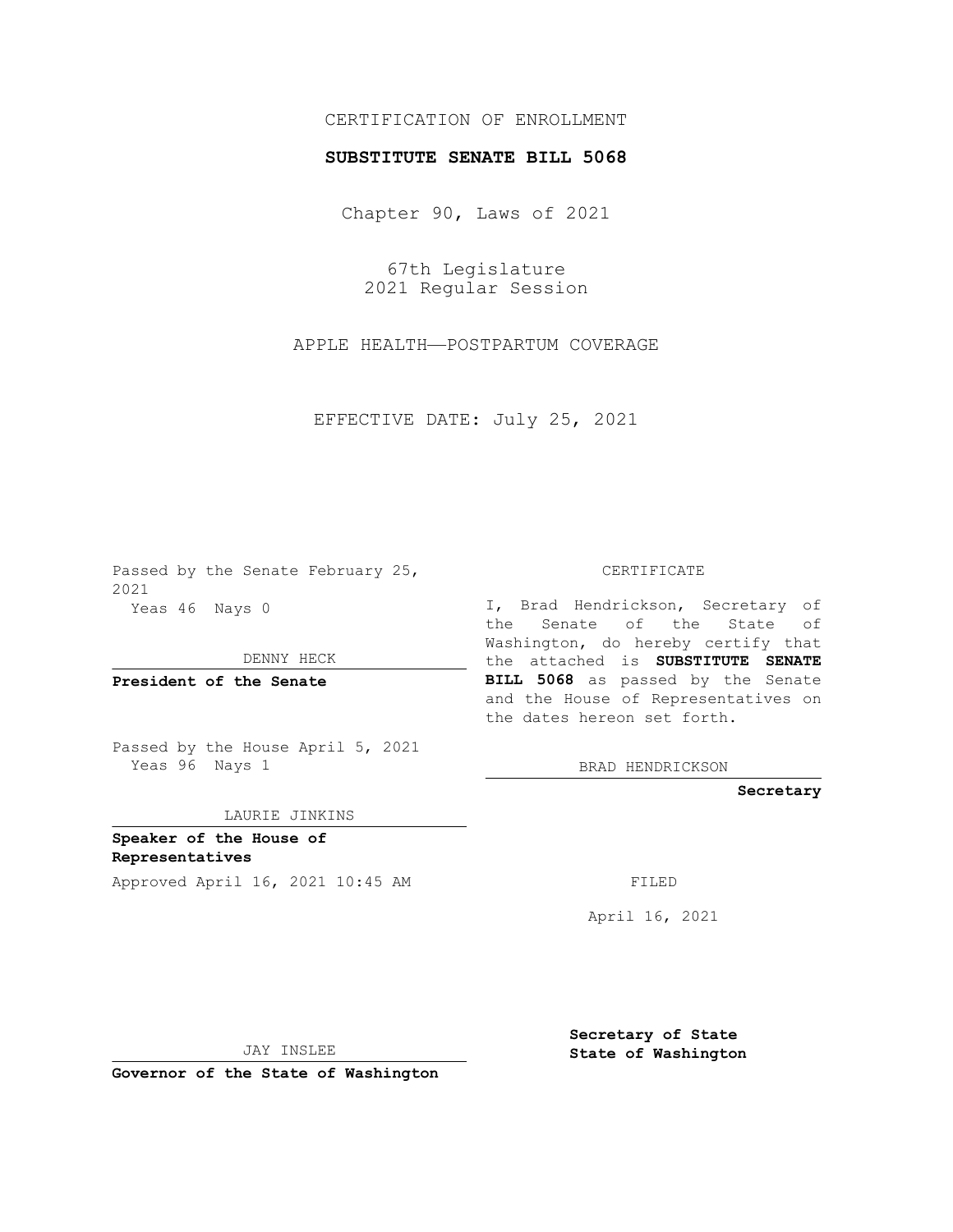## **SUBSTITUTE SENATE BILL 5068**

Passed Legislature - 2021 Regular Session

## **State of Washington 67th Legislature 2021 Regular Session**

**By** Senate Ways & Means (originally sponsored by Senators Randall, Rivers, Billig, Cleveland, Conway, Darneille, Das, Dhingra, Frockt, Hasegawa, Hunt, Keiser, Kuderer, Liias, Lovelett, Muzzall, Nguyen, Nobles, Saldaña, Salomon, Stanford, Warnick, and Wilson, C.)

READ FIRST TIME 02/19/21.

 AN ACT Relating to improving maternal health outcomes by extending coverage during the postpartum period; adding a new section 3 to chapter 74.09 RCW; and creating new sections.

BE IT ENACTED BY THE LEGISLATURE OF THE STATE OF WASHINGTON:

 NEW SECTION. **Sec. 1.** (1) In Washington and across the country, maternal mortality rates continue to be unacceptably high. The maternal mortality rate in the United States is higher than in most developed countries. Approximately 700 people die each year in the United States due to pregnancy-related conditions. The majority of these deaths are preventable.

 (2) National and state maternal mortality data reveals significant racial and ethnic disparities. Nationally, black women are two to three times more likely to die from a pregnancy-related cause than white women. In this state, data from the maternal mortality review panel reveals that American Indian and Alaska Native women are six to seven times as likely to die from a pregnancy- related cause than white women. Significant disparities in maternal mortality rates also exist for Hispanic, Asian, and multiracial women 19 in Washington.

 (3) Over 50 percent of pregnancy-related deaths in Washington state are women enrolled in medicaid. In 2019, medicaid covered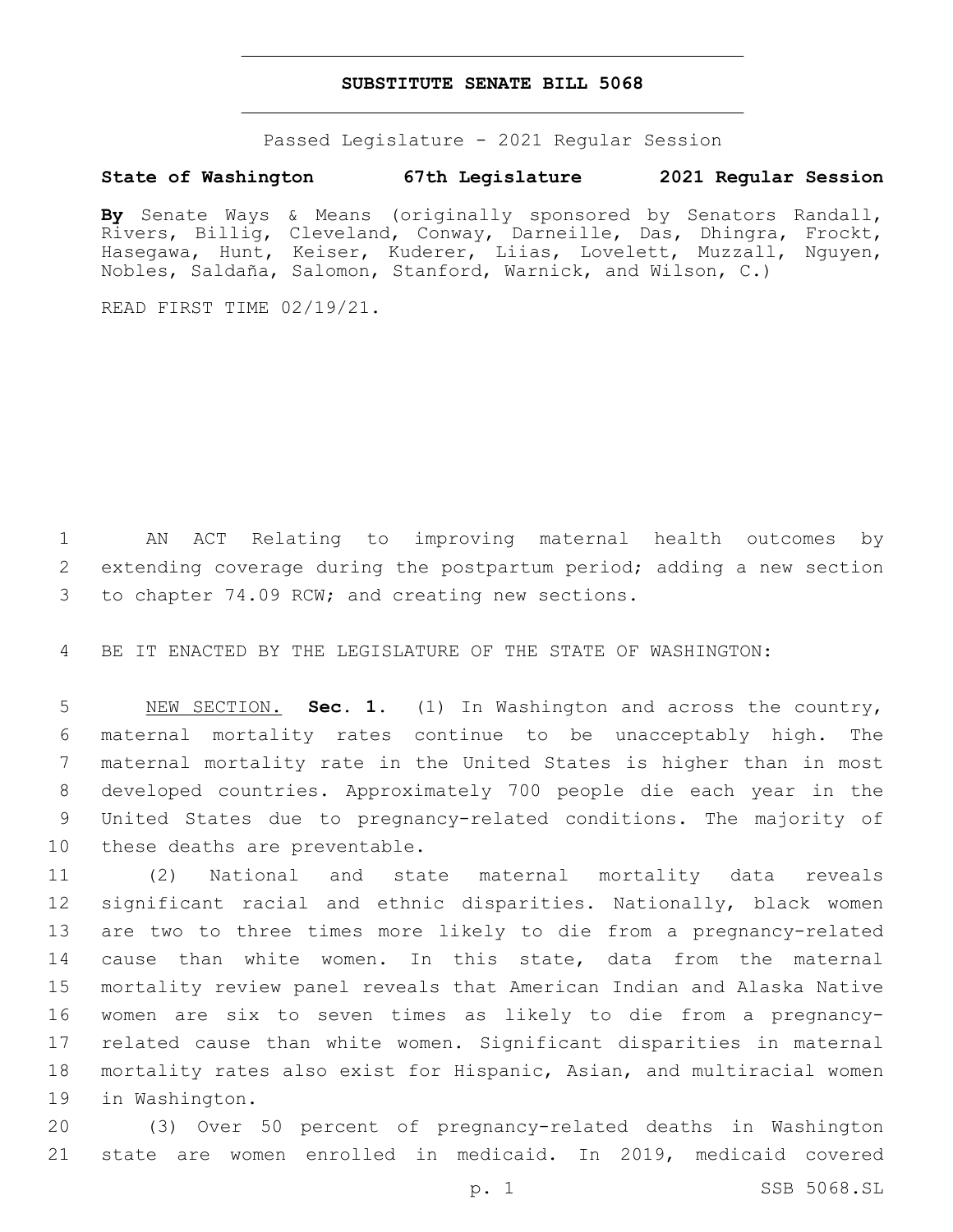almost 37,000 births which is nearly half of the total of nonmilitary 2 births in Washington state.

 (4) The centers for disease control and prevention find pregnancy-related deaths occur up to one year postpartum, and data shows that health needs continue during that entire year. In Washington, nearly one-third of all pregnancy-related deaths and the majority of suicides and accidental overdoses occurred between 43 and 365 days postpartum.8

 (5) The maternal mortality review panel has identified access to health care services and gaps in continuity of care, especially during the postpartum period, as factors that contribute to preventable pregnancy-related deaths. In their October 2019 report to the legislature, the panel recommended ensuring funding and access to postpartum care and support through the first year after pregnancy. The panel also recommended addressing social determinants of health, structural racism, provider biases, and other social inequities to reduce maternal mortality in priority populations.

 (6) Approximately 50,000 people also experience serious complications from childbirth each year, resulting in increased medical costs, longer hospitalization stays, and long-term health 21 effects.

 (7) Postpartum medicaid coverage currently ends 60 days after pregnancy, creating an unsafe gap in coverage. Continuity of care is critical during this vulnerable time, and uninterrupted health care coverage provides birthing parents with access to stable and consistent care. Extending health care coverage through the first year postpartum is one of the best tools for increasing access to care and improving maternal and infant health. A health impact review published by the state board of health found very strong evidence that this policy would decrease inequities by race and ethnicity, immigration status, socioeconomic status, and geography.

 (8) During the public health emergency, a federal maintenance of effort requirement has extended medicaid coverage beyond 60 days postpartum. This extension is critical, with pregnancy-related deaths increasing due to COVID-19. Pregnant women are more likely to be admitted to the intensive care unit and receive invasive ventilation and are at increased risk of death compared to nonpregnant women. The pandemic has also exacerbated the behavioral health challenges normally faced in the pregnancy and postpartum period. It has also highlighted and contributed to increased housing crises. Even outside

p. 2 SSB 5068.SL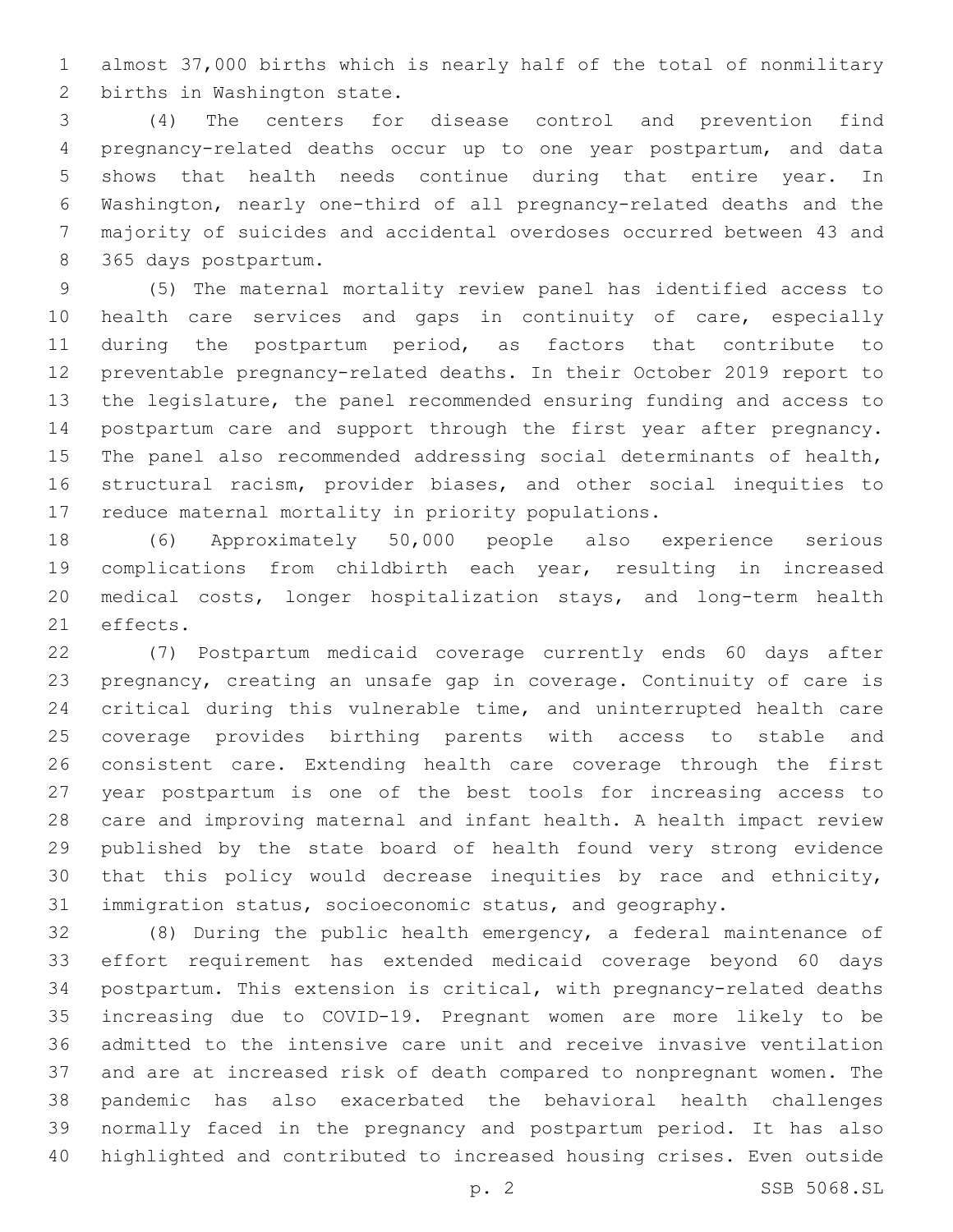of the pandemic, research shows that pregnancy can increase a woman's risk of becoming homeless, and pregnant women face significantly greater health risks while unstably housed. The legislature is committed to continuing coverage for this population beyond the 5 maintenance of effort requirement.

 (9) Pending federal legislation, the helping moms act, would provide federal matching funds to states that provide one year of postpartum coverage under medicaid and the children's health 9 insurance program.

 (10) The legislature therefore intends to extend health care 11 coverage from 60 days to 12 months postpartum.

 NEW SECTION. **Sec. 2.** A new section is added to chapter 74.09 13 RCW to read as follows:

 (1) The authority shall extend health care coverage from 60 days postpartum to one year postpartum for pregnant or postpartum persons who, on or after the expiration date of the federal public health emergency declaration related to COVID-19, are receiving postpartum 18 coverage provided under this chapter.

19 (2) By June 1, 2022, the authority must:

 (a) Provide health care coverage to postpartum persons who reside in Washington state, have countable income equal to or below 193 percent of the federal poverty level, and are not otherwise eligible under Title XIX or Title XXI of the federal social security act; and

 (b) Ensure all persons approved for pregnancy or postpartum coverage at any time are continuously eligible for postpartum coverage for 12 months after the pregnancy ends regardless of whether they experience a change in income during the period of eligibility.

 (3) Health care coverage under this section must be provided during the 12-month period beginning on the last day of the 30 pregnancy.

 (4) The authority shall not provide health care coverage under this section to individuals who are eligible to receive health care coverage under Title XIX or Title XXI of the federal social security act. Health care coverage for these individuals shall be provided by a program that is funded by Title XIX or Title XXI of the federal social security act. Further, the authority shall make every effort to expedite and complete eligibility determinations for individuals who are presumptively eligible to receive health care coverage under Title XIX or Title XXI of the federal social security act to ensure

p. 3 SSB 5068.SL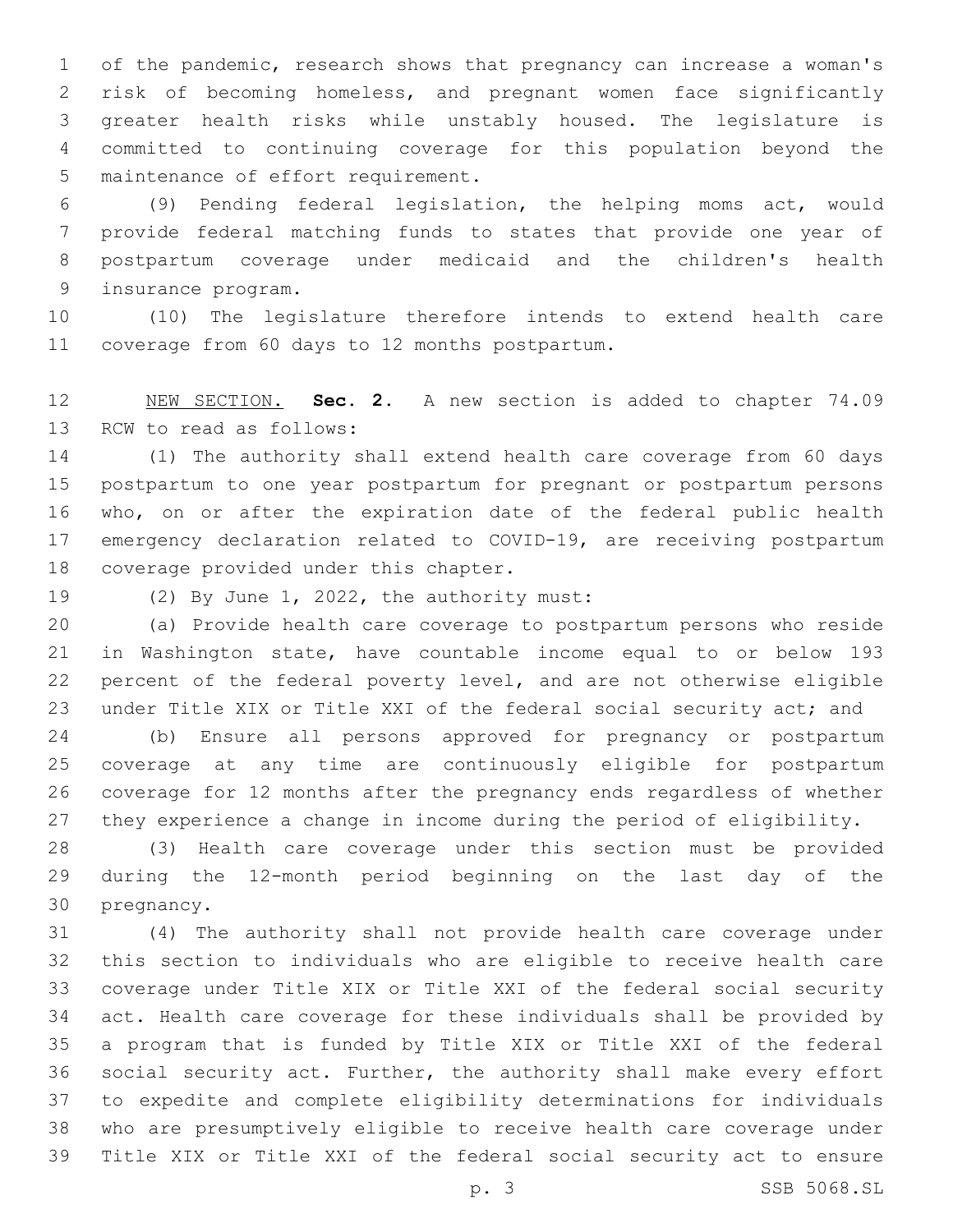the state is receiving the maximum federal match. This includes, but is not limited to, working with the managed care organizations to provide continuous outreach in various modalities until the individual's eligibility determination is completed. Beginning January 1, 2022, the authority must submit quarterly reports to the caseload forecast work group on the number of individuals who are presumptively eligible to receive health care coverage under Title XIX or Title XXI of the federal social security act but are awaiting for the authority to complete eligibility determination, the number of individuals who were presumptively eligible but are now receiving health care coverage with the maximum federal match under Title XIX or Title XXI of the federal social security act, and outreach activities including the work with managed care organizations.

 (5) To ensure continuity of care and maximize the efficiency of the program, the amount and scope of health care services provided to individuals under this section must be the same as that provided to pregnant and postpartum persons under medical assistance, as defined 18 in RCW 74.09.520.

 (6) In administering this program, the authority must seek any available federal financial participation under the medical assistance program, as codified at Title XIX of the federal social security act, the state children's health insurance program, as codified at Title XXI of the federal social security act, and any other federal funding sources that are now available or may become available. This includes, but is not limited to, ensuring the state is receiving the maximum federal match for individuals who are presumptively eligible to receive health care coverage under Title XIX or Title XXI of the federal social security act by expediting completion of the individual's eligibility determination.

 (7) Working with stakeholder and community organizations and the Washington health benefit exchange, the authority must establish a comprehensive community education and outreach campaign to facilitate applications for and enrollment in the program or into a more appropriate program where the state receives maximum federal match. Subject to the availability of amounts appropriated for this specific purpose, the education and outreach campaign must provide culturally and linguistically accessible information to facilitate participation in the program, including but not limited to enrollment procedures, 39 program services, and benefit utilization.